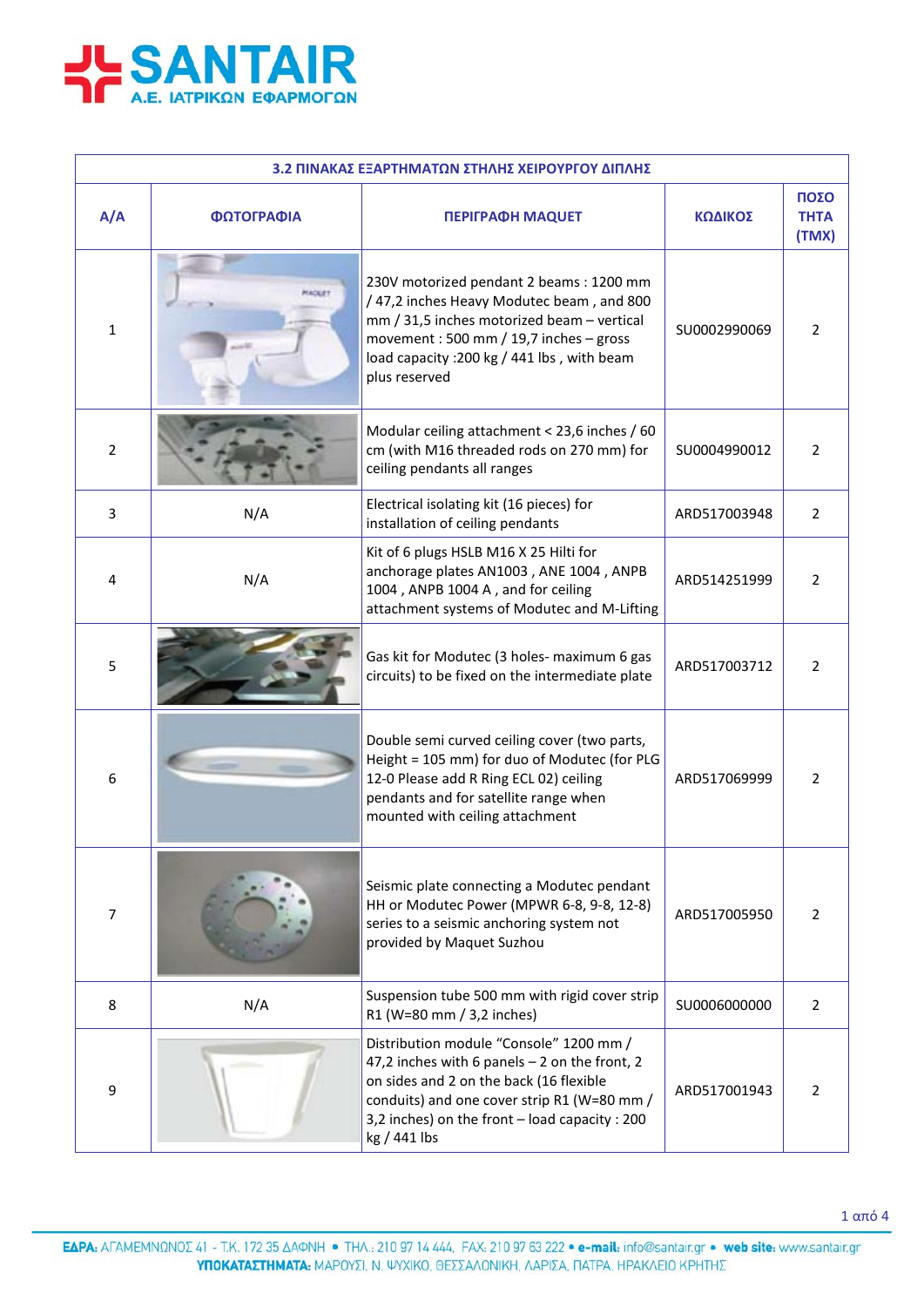

| 10 | Shelf (W X D = 400 X 500 mm / 15,7 inches)<br>with grey corners, handle (400 mm / 15,7<br>inches), 2 rails of 450 mm / 17,7 inches and<br>bottom cover - loading capacity: 80 kg / 176<br>lbs (limited to 50 kg / 110 lbs with cabinet<br>drawers) | SU0005000002 | $\overline{2}$ |
|----|----------------------------------------------------------------------------------------------------------------------------------------------------------------------------------------------------------------------------------------------------|--------------|----------------|
| 11 | Shelf (W X D = 500 X 500 mm / 19,7 X 19,7<br>inches) with grey corners, 2 rails of 450mm /<br>17,7 inches and bottom cover - Loading<br>capacity : 80 kg / 176 lbs (limited to 50 kg / 110<br>Ibs with cabinet drawers)                            | SU0005000003 | $\overline{2}$ |
| 12 | Single arm for flat screen (length 400 mm)<br>with swivel and tilt, including VESA 75 X 100<br>adapter, load capacity 8 kg / 17,6 lbs                                                                                                              | ARD513950999 | 2              |
| 13 | 25mm / 1 inch spacer in order to shift a<br>Modutec shelf or a drawer cabinet (400, 500,<br>and 600 mm / 15,7, 19,7, 23,6 inches) from<br>the distribution module ; to be mounted on<br>R1 strips                                                  | ARD517052900 | 2              |
| 14 | Adaptor for strips R2 to R1                                                                                                                                                                                                                        | ARD517003998 | 2              |
| 15 | Control unit for the vertical movement and<br>the electropneumatic brake system on 2 Axes<br>of the Modutec motorized Pendant - to be<br>mounted on a handle of a shelf                                                                            | ARD517002889 | $\overline{2}$ |
| 16 | Electrical outlet 10/16A + earth connected,<br>standby, mosaic 45, French model                                                                                                                                                                    | ARD517001922 | 12             |
| 17 | Electrical outlet 10/16A + earth connected,<br>standby, mosaic 45, French model                                                                                                                                                                    | ARD517001923 | 12             |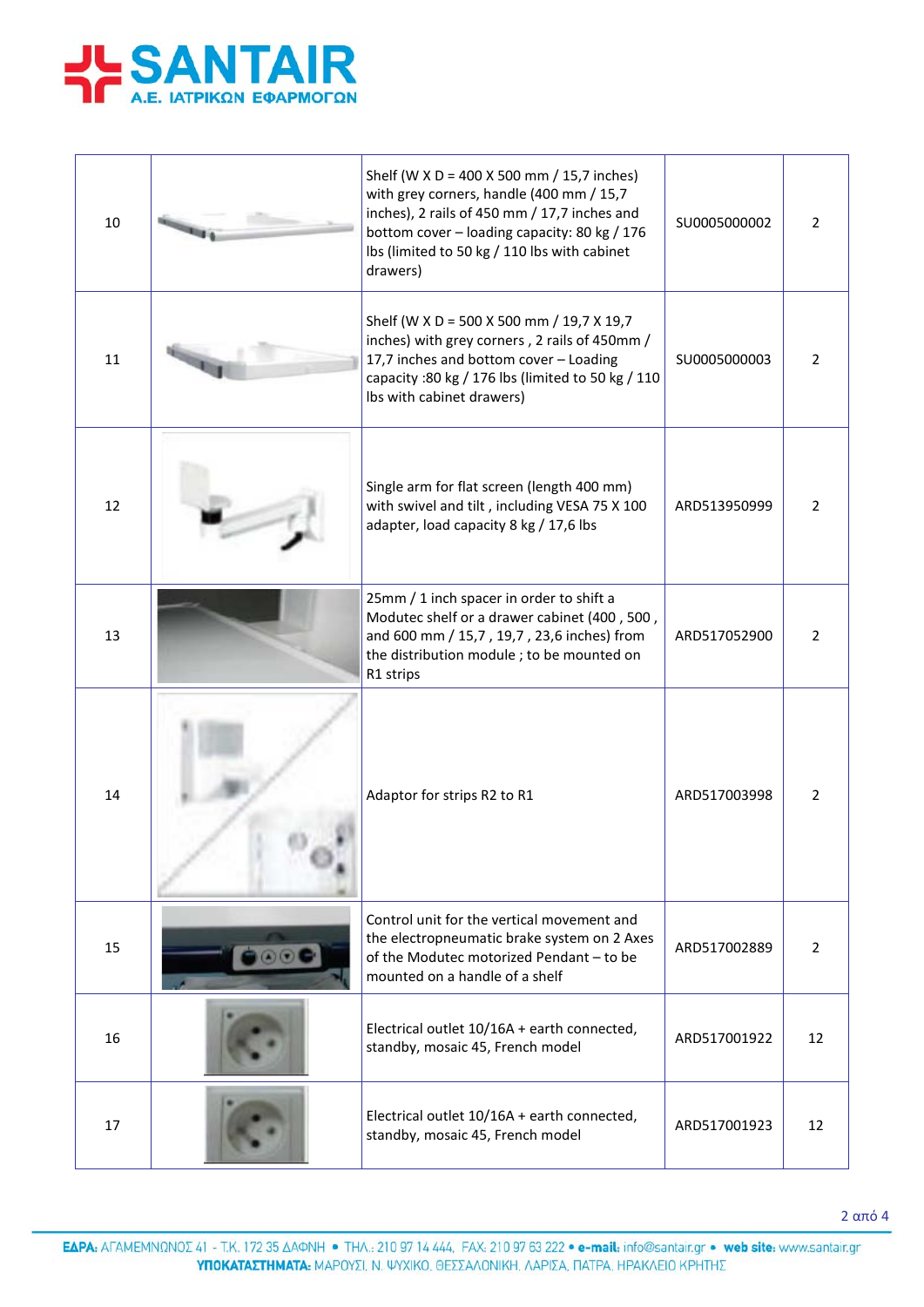

| 18 |     | Equipotentional outlet with line                                                                                | ARD517001916 | 24             |
|----|-----|-----------------------------------------------------------------------------------------------------------------|--------------|----------------|
| 19 |     | Compressed Air 3 bar outlet Als model                                                                           | ARD517001891 | 4              |
| 20 |     | Compressed air 8 bar outlet - Als model                                                                         | SU0000990008 | 8              |
| 21 |     | Vacuum outlet - Als model                                                                                       | ARD517001889 | 4              |
| 22 |     | Oxygen O2 outlet - Als model                                                                                    | ARD517001893 | $\overline{2}$ |
| 23 |     | Double connector network cat 6E Female<br>socket, equipped with a male shielded RJ45<br>plug cable - length 5 m | ARD517099991 | 4              |
| 24 |     | Cables winding wheel on metal plate<br>(mounted on R1 strip)                                                    | ARD517003954 | $\overline{2}$ |
| 25 |     | Pressure regulator for brake system                                                                             | SU0002990028 | $\overline{2}$ |
| 26 | N/A | Electropneumatic brake system for 2 Axes of<br>Modutec medium, Medium-Heavy, Heavy and<br>motorized series      | SU0002990085 | $\overline{2}$ |